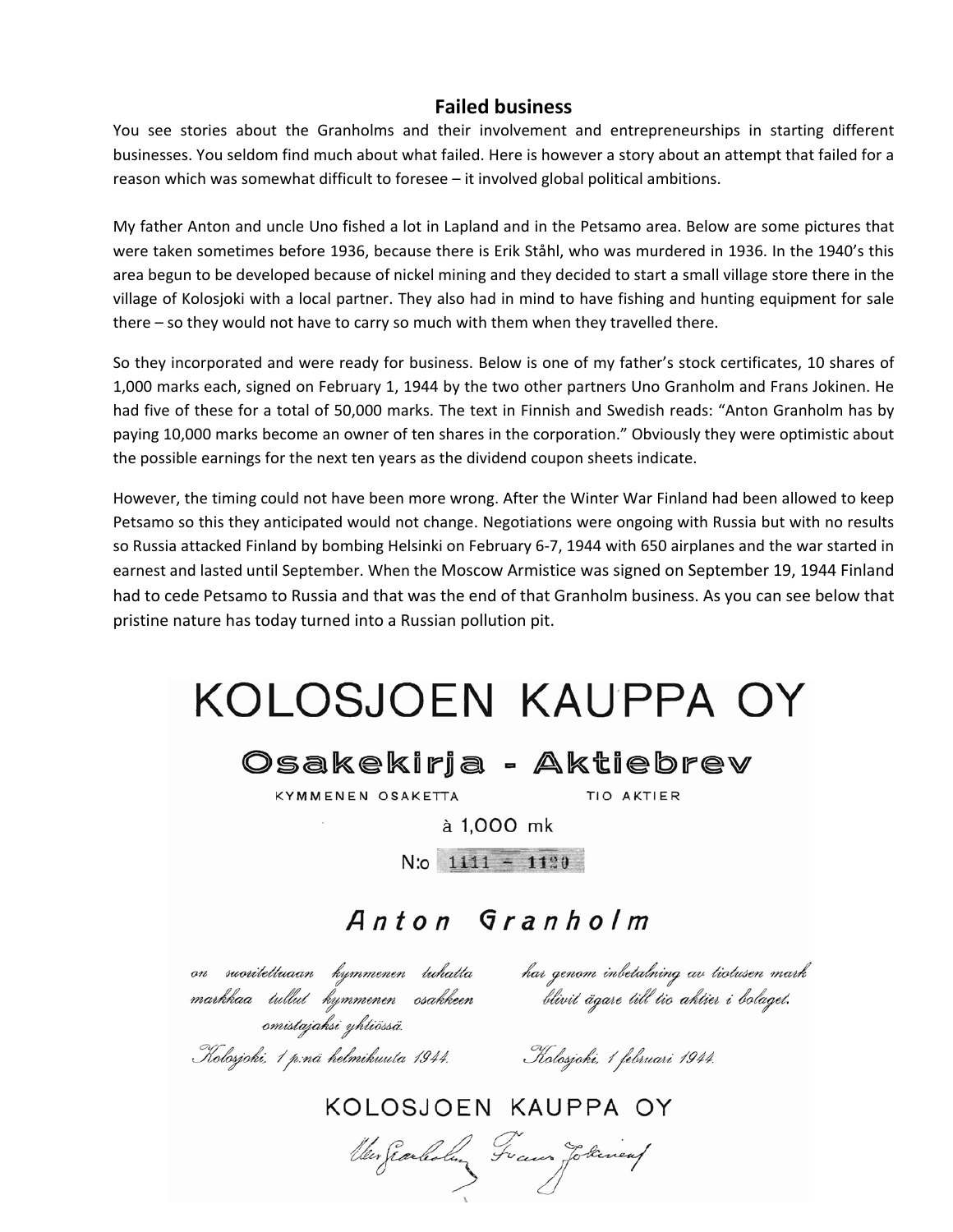OLOSJOEN KAUPPA  $\ltimes$ ∩ Y osakekirjoihin - till aktiebreven  $1944 - 1953$  $1944 - 1953$  $N:o$   $1111 - 1120$ KOLOSJOEN KAUPPA OY E managaman kaleng kaleng kaleng kaleng kaleng kaleng kaleng kaleng kaleng kaleng kaleng kaleng kaleng kaleng kaleng kaleng kaleng kaleng kaleng kaleng kaleng kaleng kaleng kaleng kaleng kaleng kaleng kaleng kaleng kaleng incommunication in the communication of the communication contractions and a contraction and a contraction of the contraction of the contraction of the contraction of the contraction of the contract of the contract of the contract of the contract of the contract of the contract o 1952 1953 OSINKOLIPPU - DIVIDENDKUPONG<br>
osakekirjoihin - till aktiebreven OSINKOLIPPU - DIVIDENDKUPONG osakekirjoihin - till aktiebreven  $N:$  1111 – 1120  $N_{10}$  1111 - 120 KOLOSJOEN KAUPPA OY KOLOSJOEN KAUPPA OY  $\sqrt{2}$ fre fr E Zee paartaman yhdysvaltaisen mannang mga mangang panggal sa mangang kalawang mangang kalawang mangang manga e provincia de la completación de la construcción de la construcción de la construcción de la construcción de l OSINKOLIPPU - DIVIDENDKUPONG OSINKOLIPPU - DIVIDENDKUPONG osakekirjoihin - till aktiebreven osakekirjoihin - till aktiebreven  $N:$  1111 - 1120 N:  $1111 - 1120$ Ko Jeanlaly Tuce OEN KAUPPA KOLOSJOEN KAUPPA OY OY  $\mathcal{F}\!\mathit{v}\alpha$ Stancement of communication and specification and state and state and state and state of the **TARRA DE LA CONSTANTIA DE LA CALIFACIÓN DE LA CALIFACIÓN DE LA CALIFACIÓN DE LA CALIFACIÓN DE LA CALIFACIÓN DE** a promoto a composito de la componenta del composición de la composición de la composición de la composición de g pompono na neopotrasta na matematica na monte na matematica na matematica na matematica na monte de 1949 OSINKOLIPPU - DIVIDENDKUPONG OSINKOLIPPU - DIVIDENDKUPONG osakekirjoihin - till aktlebreven osakekirjoihin - till aktiebreven N:  $111 - 1120$  $N:$  1111 - 1120 KOLOSJOEN KAUPPA OY KOLOSJOEN KAUPPA OY S. <u>Баланаанышы «Аналанаанышыны жунанаанаана<mark>аны у</mark>урананаанын аналанаанын а</u> haanamamuu <del>Ga</del>nnane ammaanamamuu isymmamaananaana qeafamaranananamuu ammaamua mi<sup>6</sup> and a construction and a control of the control of the control of the control of the control of the control of the control of the control of the control of the control of the control of the control of the control of the co .<br>. Eleccional de la composition de la componentation de la composition de la composition de la composition de l 1947 1946 OSINKOLIPPU - DIVIDENDKUPONG OSINKOLIPPU - DIVIDENDKUPONG osakekirjoihin - till aktiebreven osakekirjoihin - till aktiebreven N:  $111 - 1120$ N:  $111 - 1120$ KOLOSJOEN KAUPPA OY KOLOSJOEN KAUPPA  $\mathcal{F}\nu_c$ ammananan <del>Ga</del>nnananan manananan Syanananananan gayaran na nanananananananananan **ANTIONAL AND ANTIOXICAL AND ANTIQUE OF CALCULAR AND** a promotonom na sena nomena a menom a motor comenzante de constructo de la comenzante de la comenzante del pro **COMMUNICATIONS CONTINUES AND DESCRIPTION** 1944<br>OSINKOLIPPU - DIVIDENDKUPONG 1945 OSINKOLIPPU - DIVIDENDKUPONG **THE REPORT OF STATES OF A STATE OF A STATE** osakekirjoihin - till aktiebreven osakekirjoihin - till aktiebreven N<sub>io</sub>  $1111 - 1120$ N:  $111 - 1120$ KOLOSJOEN KAUPPA OY KOLOSJOEN KAUPPA OY fra frau Stemmannum Kharonannum sanan Repontannum manang/funannum annan fannannum **Thannonummer Annoncommunication Symmanication and property in an amount of the communication**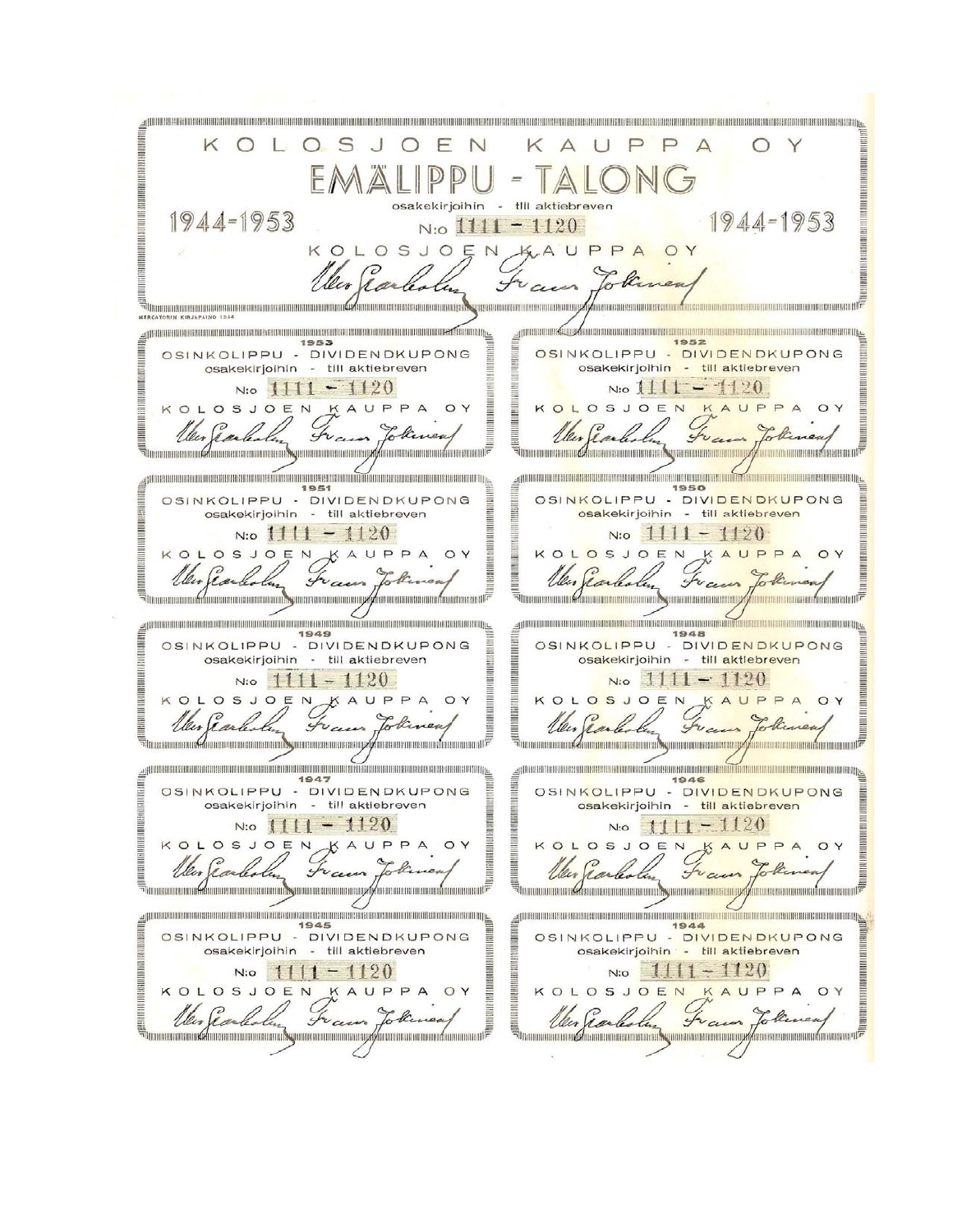These pictures were taken probably by Uno as he is not in any of them. They show the Kolosjoki village people. In the upper left picture Erik Ståhl is on the left, Anton Granholm is the second from the right, in the right picture he is sitting on the left. Others show a storage shed to keep wolves and other animals out, a reindeer and the surrounding landscape. The next page shows them going to the border to Norway and fishing. Erik Ståhl is in the two pictures on the right. He was murdered in 1936 while bringing a truck from Helsingfors to our firm Ab. Granholm@Kåll.

Compare this scenery to the present situation in Kolosjoki on the last page.

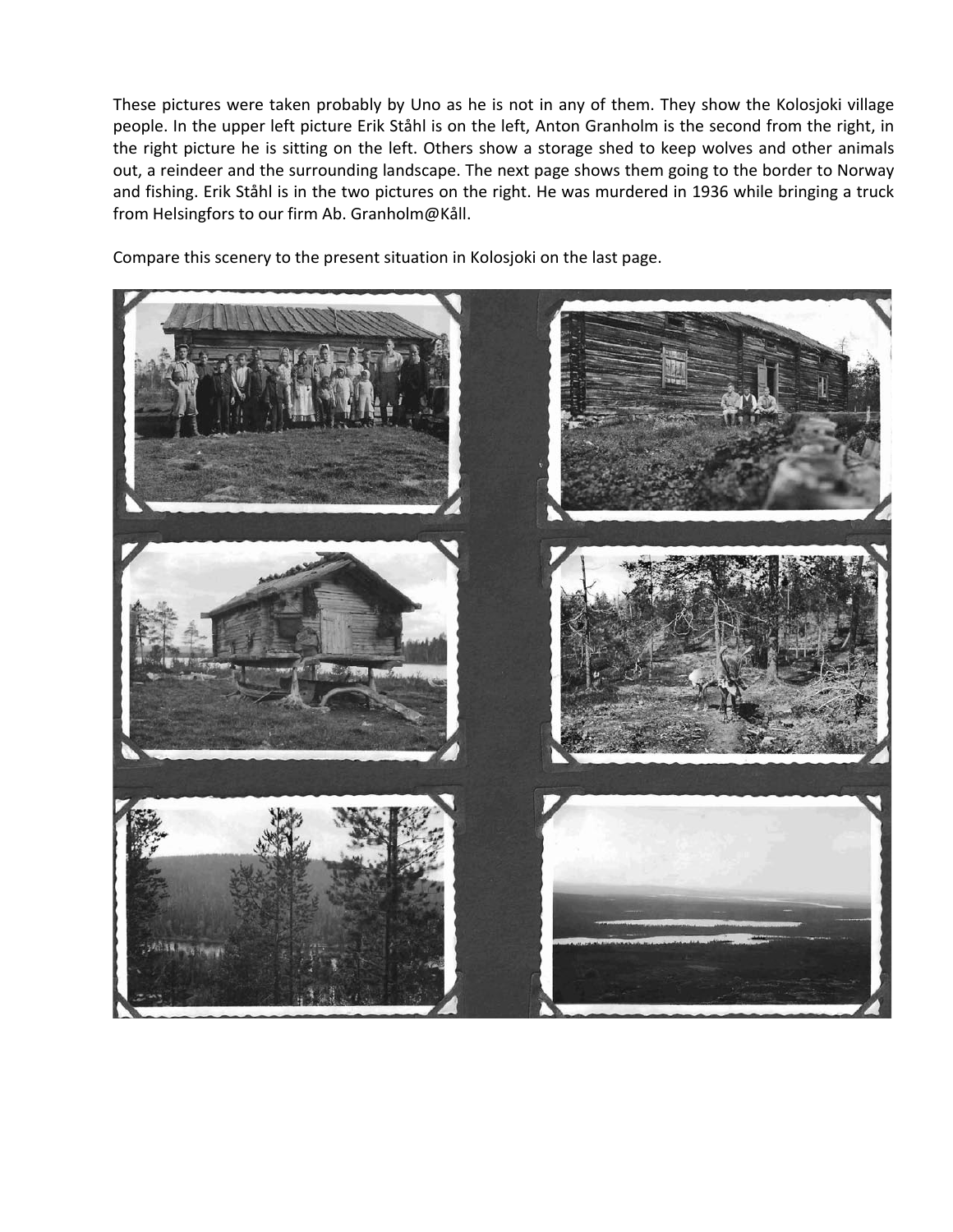